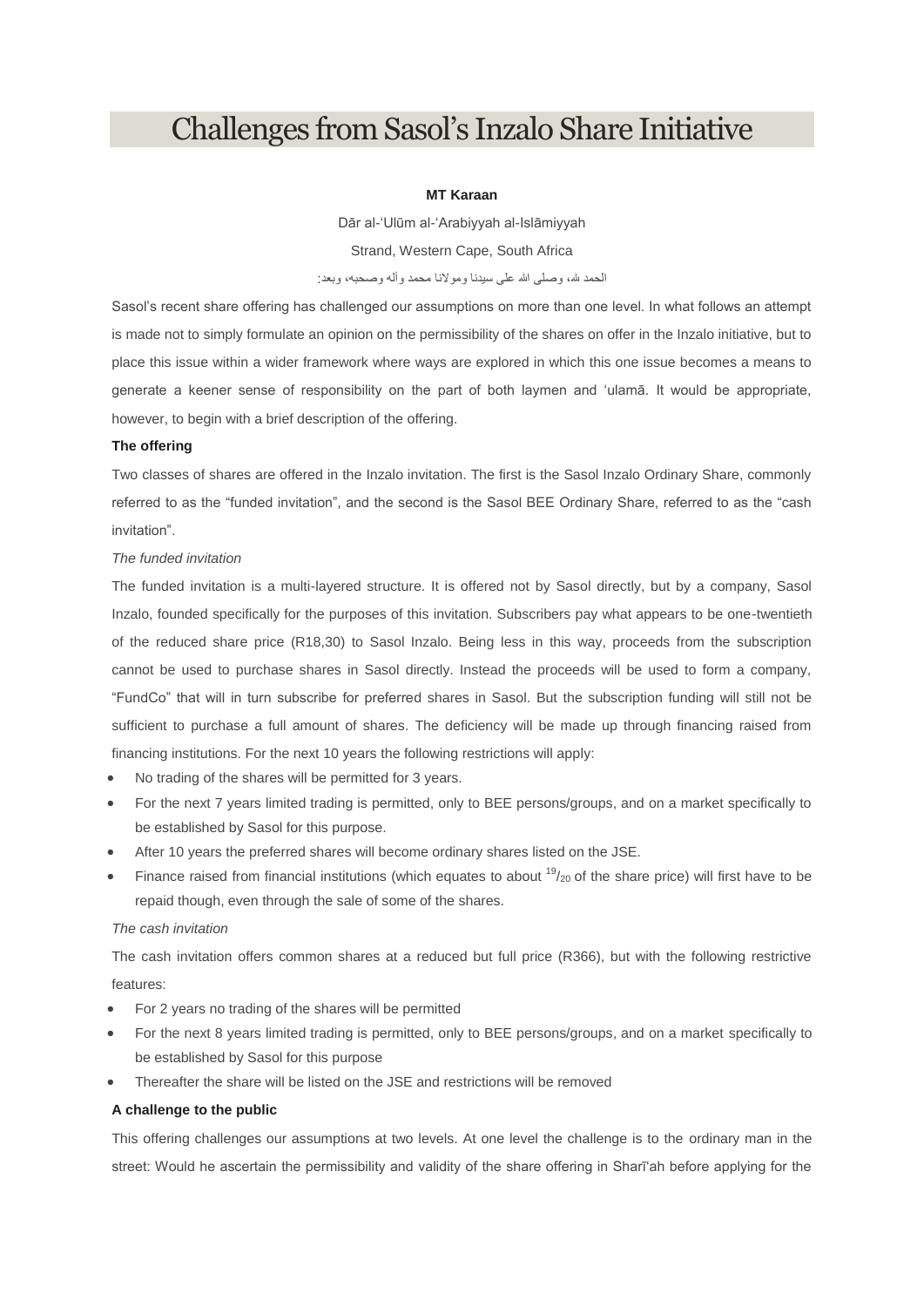shares on offer? Or would he ignore whatever the Sharī'ah might have to say and rush heedlessly into applying? Or would he be as recklessly bold as those who have justified their purchase of both classes of shares on offer, on the basis of amateur conjecture?

It is symptomatic of our society—regrettably—that large sections of it persist with the notion that our Deen addresses matters of beliefs and ritual and ignores commercial pursuits. Almost equally lamentable is the conjecturing whereby others attempt to justify their actions. At this level the challenge to the ordinary person is, firstly, to realize that his Deen does in fact address matters of commerce; and secondly, to willingly align his own actions with the position of the Sharī'ah.

#### **A challenge to the 'ulamā**

The other level at which our assumptions are challenged is that of the 'ulamā. It pertains, first of all, to the willingness to grapple with the issue. Avoiding it will only give credence to the perception that our Deen is one of dogma and ritual. But the need to deal with the issue neither justifies nor excuses an approach that is conceived in haste and considered at a level no deeper than the surface.

We stand heir to a tradition of jurisprudence that is both rich in content and deep in foundation. The robustness of that tradition is such that for many—if not most—of our problems we find ready solutions in it. But when situations arise for which we have no direct solutions, the robustness of our fiqh yields to its inner resilience. In such cases it should be realized that the search for a direct solution in our existing fiqh legacy is futile, and that answers should be sought in more profound ways.

#### **Taking cognizance of the case**

The first step is to recognize the case for what it is: What is being offered is two classes of shares. Shares, however, are nothing but slices of ownership in a corporation or company and through it one becomes part owner of the company.**[\[1\]](http://daralturath.co.za/Site/?page_id=804#_ftn1)** Would it make proper sense to approach the purchase of a share in the same way as one would approach the sale of a car or a house? This is the first juncture at which opinions begin to diverge.

#### **Characterization as** *bay'* **(sale)**

Some have equated the purchase of a share with the purchase of any other normal commodity, and therefore proceeded to apply the general rules of *bay'* (sale) to it. The nature of restrictions imposed upon shareholders (of absolutely no trade during an initial period, and limited trading for the remainder of a 10 year period) led to the conclusion that the deal is unlawful since the restrictions amount to *shurūt tukhālifu muqtadā l-'aqd* (conditions that contradict the consequential implications of the contract).

From our point of view it would not be proper to locate this issue under the rubric of generic *bay'*. What is purchased is not a commodity that is analogous in every respect to the normal tangible article. Through the purchase of a sale one effectively becomes owner of a slice of a company, and a company is in essence a group of people that have pooled their resources towards the joint pursuit of commercial purposes. A more plausible context to locate the issue in appears to be the one that addresses the phenomenon of the pooling of resources towards economic pursuit, which is the chapter on *shirkah*, or partnerships.

#### **Characterization as** *shirkah* **(partnership)**

For all the propriety of the relocation from *bay'* to *shirkah*, there is another matter that remains of concern: To what extent would it be valid and proper to apply the rules of *shirkah* directly to the modern company? Implicit in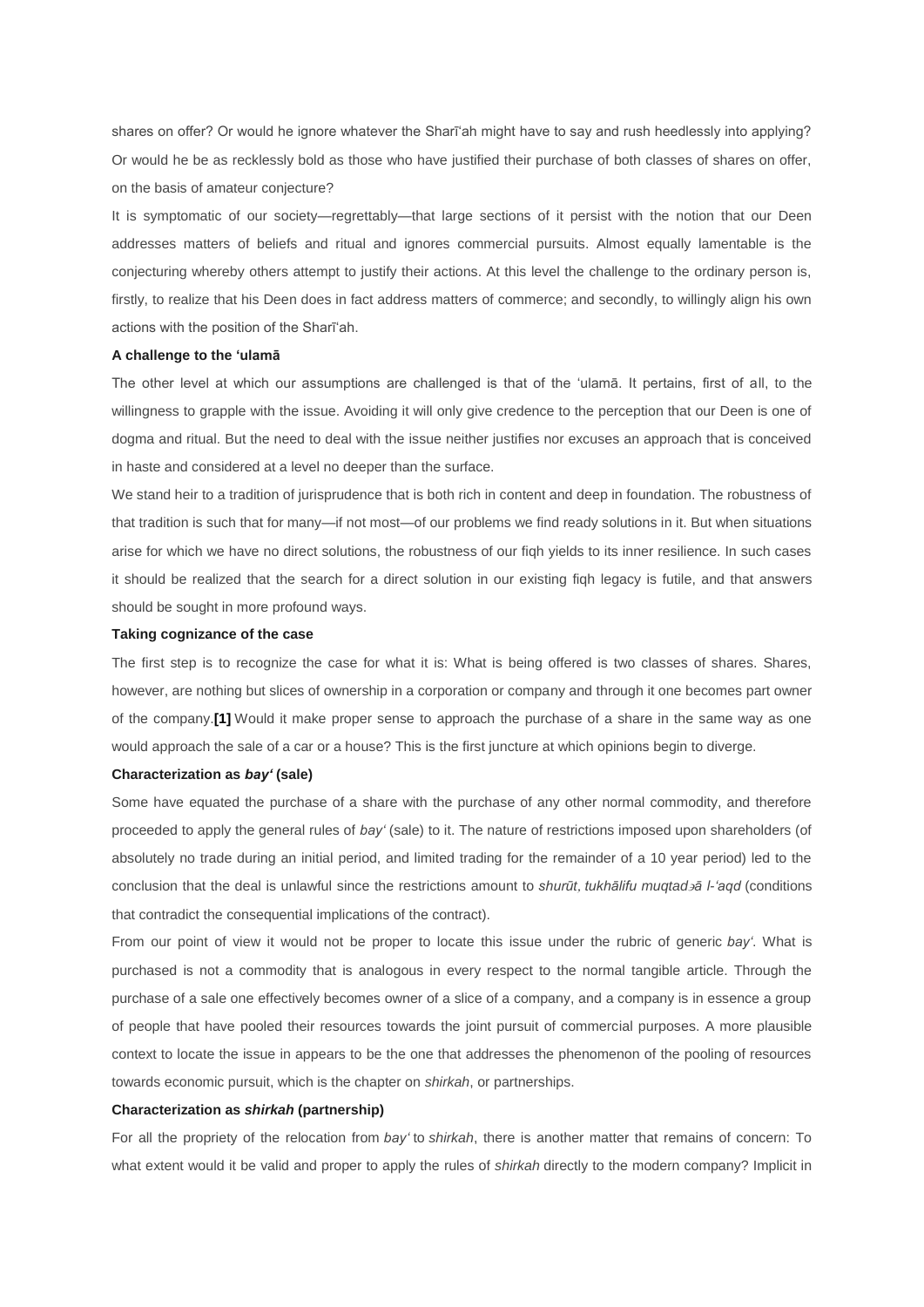this question lies the realization that the modern company is not completely analogous to the form of partnership contemplated by our classical fuqahā. It remains open to question, therefore, whether the laws of *shirkah* as developed by them would apply to the corporation as we know it to the minutest detail.

The question as to how the Sharī'ah would treat modern companies is thus not one for which direct answers will be found in our fiqh literature. Its treatment, both in terms of general principles and ramificatory details, has to be approached with greater subtlety and circumspection. To this end it is intended here to delineate a rudimentary framework within which the "transplantation" of detail from existing areas of fiqh (such as *shirkah*) to the modern company may occur in a methodical manner circumscribed by valid justification, instead of a thoughtless and haphazard transfer.

## *Shirkah* **and the modern company**

The appearance of the modern company in the Muslim world was almost unobtrusive. With the exception of two cases—that of Shaykh Muhammad Taqiyy al-Dīn al-Nabhānī,**[\[2\]](http://daralturath.co.za/Site/?page_id=804#_ftn2)** and that of Shaykh'Alī al-Khafīf**[\[3\]](http://daralturath.co.za/Site/?page_id=804#_ftn3)**—scholarly attention appears to have been directed more at some of the secondary by-products of companies—such as shares and bonds—than at the concept of a company itself.**[\[4\]](http://daralturath.co.za/Site/?page_id=804#_ftn4)** It was inevitable that such an approach would come to be interpreted as acquiescence to the acceptability of the corporate structure.

A detailed discussion around the Shar'ī status of the company falls outside the purview of the present paper. It will be assumed for immediate purposes that the company is a valid form of business organization. What then needs to be done is analyze the company and determine the extent to which there is similarity or dissimilarity between it and the traditional *shirkah* partnership. The type of company to be dealt with will be the public company since this is the type of company that the entity in question—Sasol—happens to be.

#### *Similarities*

Both the traditional *shirkah* and the modern company are business organizations in which a number of persons pool resources towards the pursuit of commerce with the aim of realizing profit. Profits, when made, are distributed in proportion to each partner/shareholder's contribution to capital, and losses are borne in the same manner. The common factors may thus be tabulated as:

- a multiplicity of persons
- pooling of funds
- commercial activity
- profit as objective
- proportionate distribution of profit/loss

### *Dissimilarities*

Differences between the *shirkah* and the company exist in the areas of (1) shareholders, (2) mode of contract, (3) juristic personality, (4) management, (5) tradeability of shares, and (6) potential for perpetuity.

 *Shareholders:* In a *shirkah* there tends to be a personal relationship between partners with each partner knowing the other and having concluded the partnership agreement with the other. Naturally, the numbers of partners tended to be low. One of the most striking characteristics of a public company is the large number of shareholders. With such large numbers there could hardly be expectations of personal acquaintance between *all* shareholders. Secondly, partners in a *shirkah* tend to contribute physical labour, while shareholders are rarely ever active participants in the company's activities.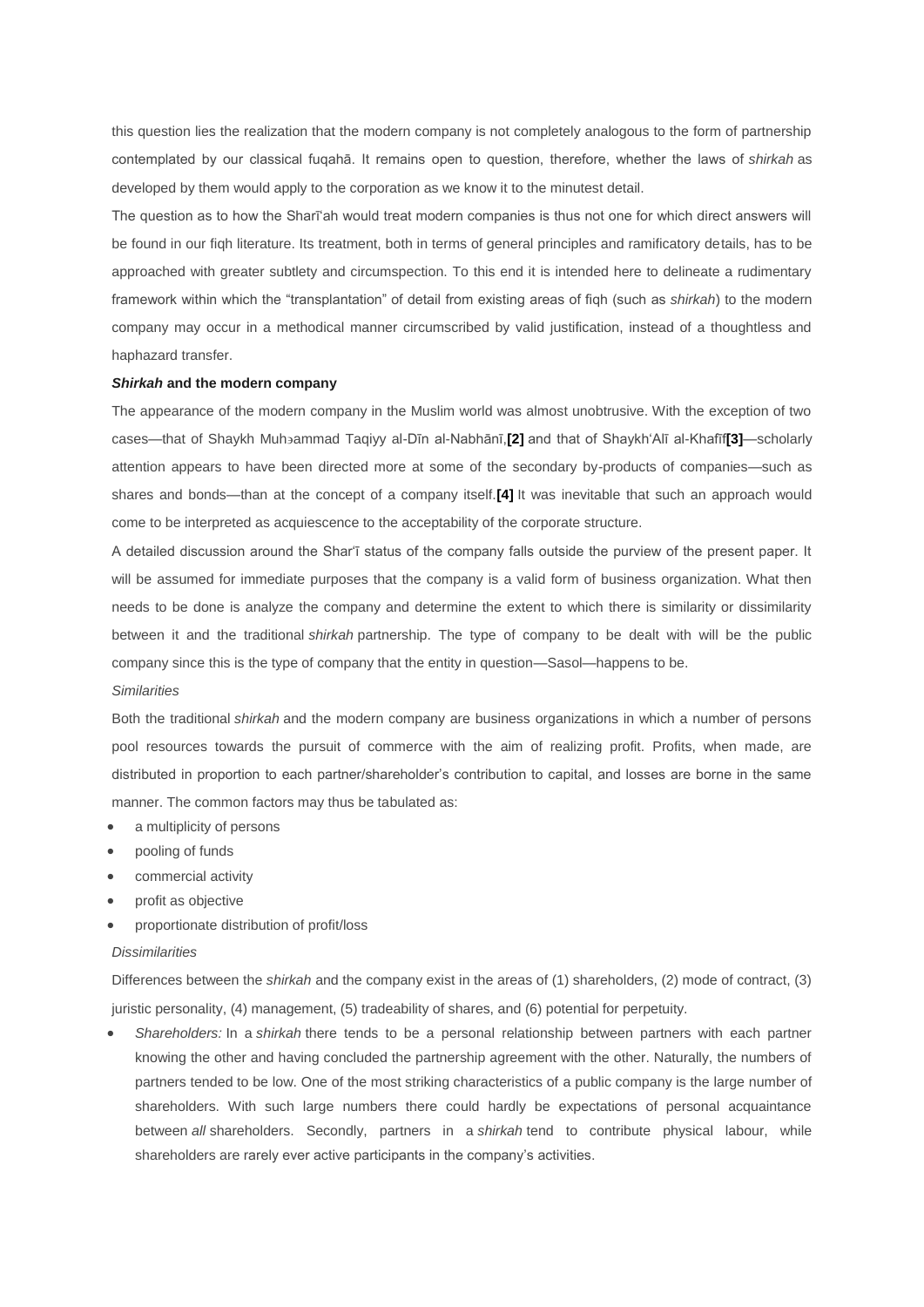- *Mode of contract:* Where personal contact between a limited number of partners is possible, the mode of contract may be expected to conform closely to the traditional model of *ījāb* and *qabūl*. The mass subscription that is characteristic of public companies tends not to allow for a mode of contract along identical lines.
- *Juristic personality:* The company is deemed by law to possess juristic personality, whereas figh recognizes no such concept for the *shirkah*.
- *Management:* Shareholders in a company rarely ever participate in management of the company; it is appointed managers that run the company. In a *shirkah* partners personally manage the partnership, more often than not.
- *Tradeable shares:* The shares held in a company may be sold to an outside party without affecting the existence of the company. A shareholder who sells all his shares effectively withdraws from the company and his place is taken by a new shareholder. Withdrawal from the company thus does not entail termination of the company, whereas withdrawal from the traditional *shirkah* terminates the*shirkah* if not enough partners are left to form one.
- *Perpetuity:* The tradeability of shares gives rise to the potential for perpetuity in the company, and on account of it a company may well outlive all its shareholders. The *shirkah*, by virtue of the fact that it is a personal agreement between natural persons, terminates upon death or withdrawal.

With the above in place (and it is admittedly a very crude delineation that does little justice to the crisp precision that characterizes the language of the fuqahā) it now starts becoming possible to separate the areas in which a transfer of rules from *shirkah* to the modern company would be feasible, from those where it would not be. As a rule it might be stated that **to the extent that the company bears an equivalent or** *a fortiori* **resemblance to the** *shirkah***, rules may be transferred. Conversely, when the** *shirkah* **rule arises from an area of dissimilarity, the transfer would be inadmissible.** For such instances, rules would either have to be formulated according to general principles, or transferred from areas in fiqh other than*shirkah*.

#### **Restrictions**

The approach adopted thus far has taken us from the juncture where we opted for locating this issue under*shirkah* instead of *bay'*, to where we now have to decide to what extent may the rules of *shirkah* be applied to the modern company. Of immediate and acute concern are the two restrictive conditions imposed upon the shares in question:

(1) the condition that there be no trading of the share whatsoever for 3 years in the case of the funded share, and 2 years for the cash share

(2) the condition that for the remainder of the 10 year period, the share be sold only to BEE groups/persons For purposes of easy reference we will refer to the first as the *absolute restriction*, and to the second as the*partial restriction*.

One of the areas in which *shirkah* is fundamentally different from *bay'* is that there is considerably more latitude in the imposition of restrictions. At the foundation of *shirkah* lie mutual and bidirectional relationships of *tawkīl*-cum*tawakkul* in terms of which each partner acts as an authorized agent of the other. Each party to the *shirkah* is therefore deemed to possess authority to restrict the other in ways such as the following:

- One partner may restrict the other partner from selling in certain markets
- One partner may restrict the other partner to trade in specific goods
- One partner may restrict the other partner from selling on credit
- One partner may restrict the other partner from trading at certain times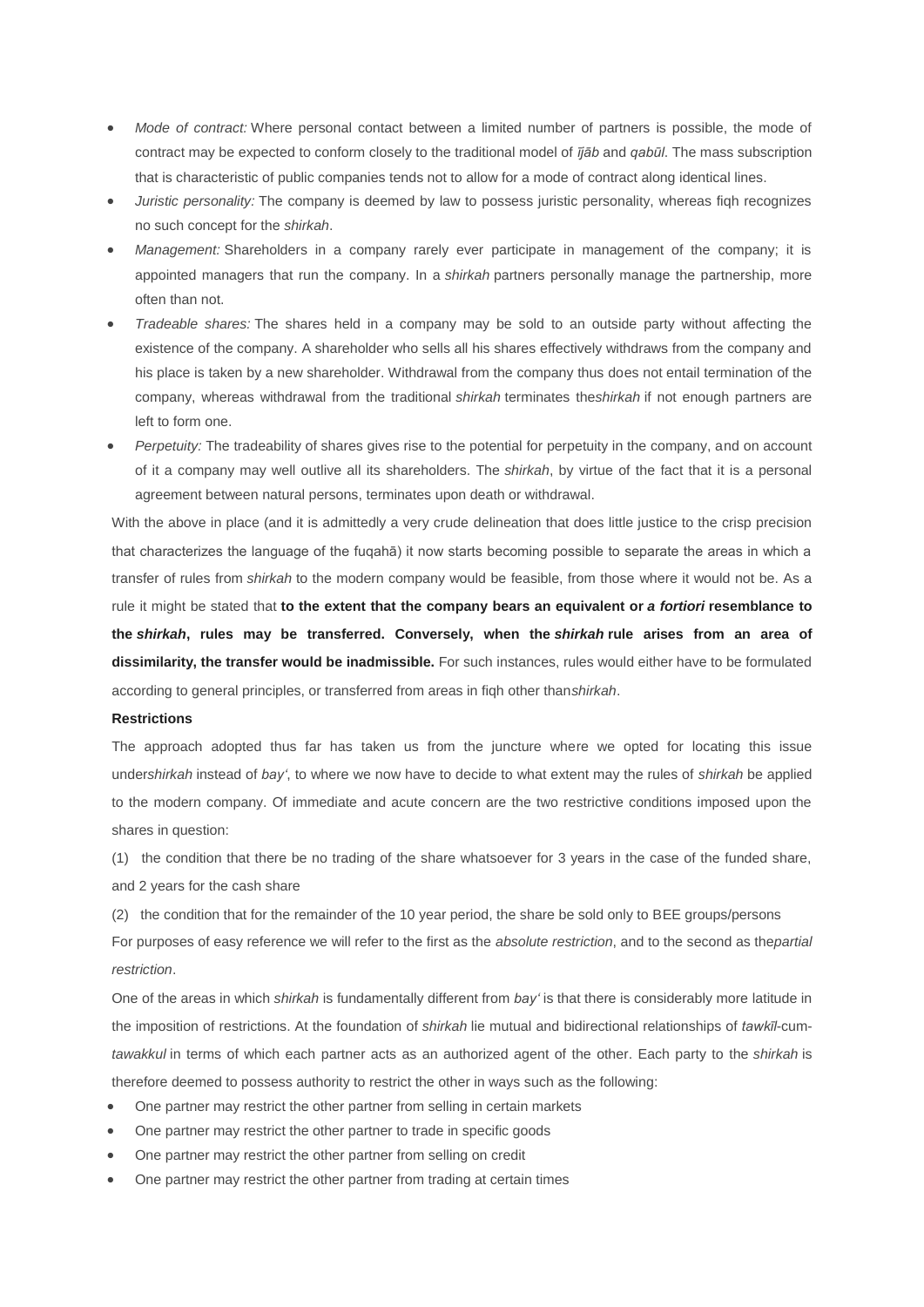However, before transferring the rule of restrictions from *shirkah* to the company it needs to be ascertained whether the specific area in *shirkah* from which this authority arises is adequately represented in the company as well. Within *shirkah* this authority originates from the *wakālah* relationship that exists between the *shurakā*: each partner acts as *wakīl* to the other, and since a *muwakkīl* is entitled to place restrictions upon his *wakīl*, a *sharīk* is similarly entitled to curb his fellow *sharīk*.**[\[5\]](http://daralturath.co.za/Site/?page_id=804#_ftn5)**

Could the same be said for a company where the shareholders barely know one another? Or do the structure of the company and the nature of its management preclude the application of the *wakālah* based rule from *shirkah*? The restrictions under discussion here originate with the directors of the company; should restrictions made by directors be afforded the same authority as those made directly by partners?**[\[6\]](http://daralturath.co.za/Site/?page_id=804#_ftn6)**

If it is considered that directors derive their very appointment from shareholders, their appointment appears very much to be that of a *wakīl bi l-ujrah*. The similarity is underscored by the fact that their appointment comes under review at shareholder meetings—reminiscent in this instance of *tawqīt al-wakālah*. Inasmuch as the *wakīl* executes the will of his *muwakkil* his acts may be deemed the acts of the *muwakkil*. Since the*muwakkil* is a shareholder, the authority with which the restriction is made appears to have a valid provenance.

It would be fairly easy to conceive of the above set of relationships when faced with a company of just a handful of shareholders. Would the same hold true for a public company with multitudes of shareholders? This is another area in which the public company differs from the traditional *shirkah*.**[\[7\]](http://daralturath.co.za/Site/?page_id=804#_ftn7)** The sheer numbers of shareholders that a public company may potentially have necessitate the adoption of a mechanism through which to exercise the will of the shareholders, and to make choices where differences in will prevail. This mechanism came to be the majority rule. The voting procedures through which directors are appointed, and the manner in which differences between directors themselves are settled, all attest to the crucial importance of the majority rule in the company.

Before going on to the actual restrictions themselves, one issue remains: Does the *tawkīl* have to be specific and recurrent for every act the *wakīl* proposes to do? Or would it be acceptable to have a plenipotentiary *wakīl* to whom free rein is given to act within broadly defined limits, or even unstated and automatically delineated parameters? In terms of the H anafī madhhab an unrestricted commercial *tawkīl*leaves the *wakīl* almost absolutely unfettered,**[\[8\]](http://daralturath.co.za/Site/?page_id=804#_ftn8)** while the other three madhāhib impose certain automatic restrictions in terms of currency, price, selling on credit, and the *wakīl*'s selling to himself or his close family.**[\[9\]](http://daralturath.co.za/Site/?page_id=804#_ftn9)**

We now come to the actual restrictions.

# *The absolute restriction*

In this restriction the shareholder is prevented from selling his shares for a defined period, 2 years in the cash invitation and 3 years in the funded invitation. Would the imposition of such a restriction render the entire contract invalid?

From the perspective of the Mālikī madhhab it appears that it would not. Unlike the other three madhāhib, the Mālikī madhhab regards the contract of *shirkah* as mutually binding *(lāzim*) and not simply optional*(jā'iz)* from which any party can withdraw at will.**[\[10\]](http://daralturath.co.za/Site/?page_id=804#_ftn10)** A condition thus imposed would therefore be, from a Mālikī standpoint, a *shart yuwāfiqu muqtadā l-'aqd* (condition that harmonizes with the consequential implications of the contract.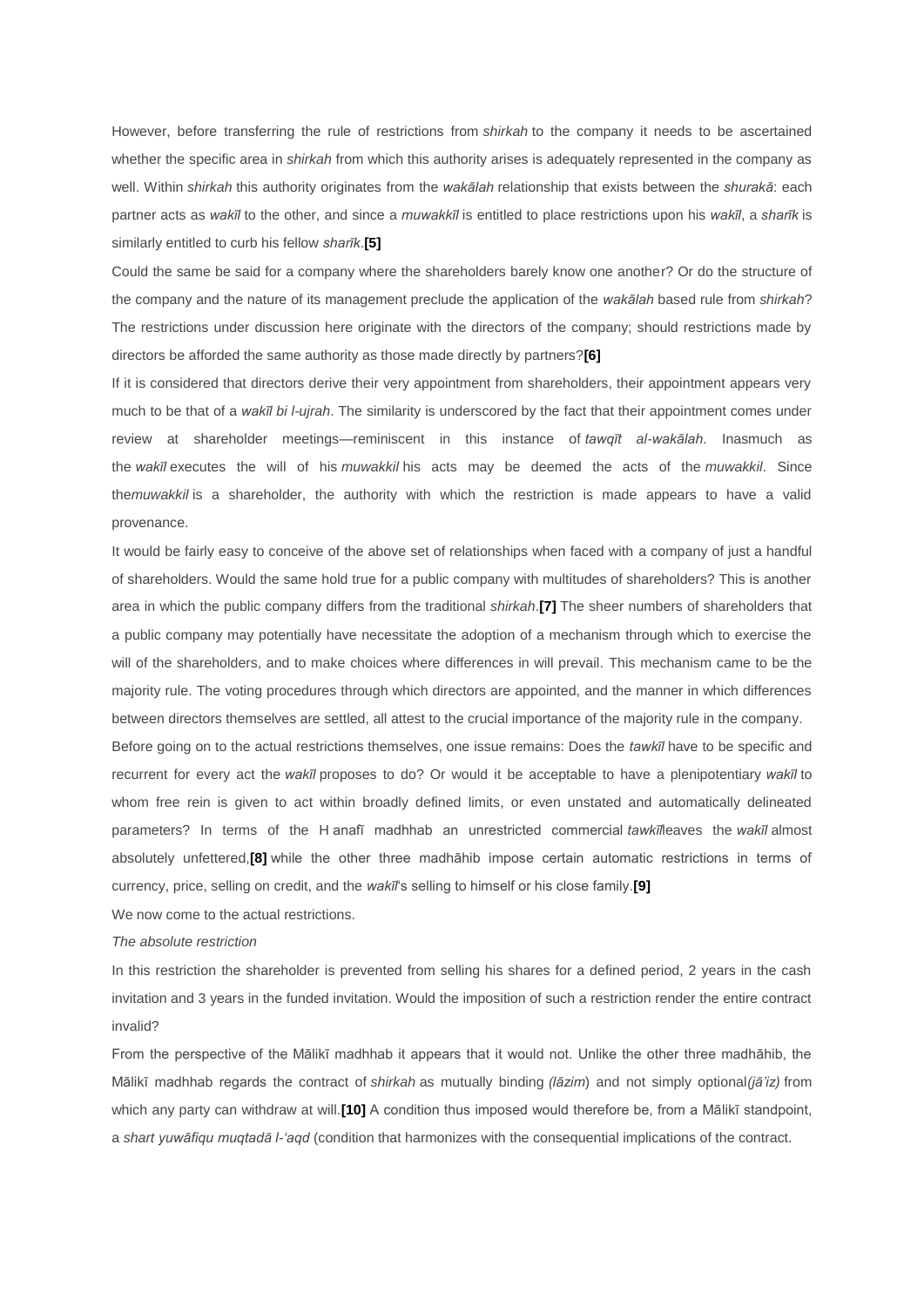To the H anbalī fuqahā, who hold that the contract of *shirkah* is non-binding, a condition of this nature goes against the nature of the contract and is as such, invalid. As for whether its imposition affects the validity of the contract itself, the carried view of the Hanbalī maddhab clearly states that it does not. Any condition thus imposed will be considered null and void and the validity of the contract will be left unaffected.**[\[11\]](http://daralturath.co.za/Site/?page_id=804#_ftn11)**

Within the H anafī madhhab the imposition of a condition which does not arise as a consequential implication of the contract *(muqtadā l-'aqd)*, nor is it conducive *(mulā'im)* to the contract, nor is it founded on the basis of *'urf* or *ta'āmul*, but holds no particular benefit for any of the parties, would be expected to render the entire contract invalid, as is recorded from Imām Abū Yūsuf in *al-Imlā'*. However, in terms of what Imām Hasan ibn Ziyād narrates from Imām Abū H anīfah, as recorded in *al-Mujarrad*, the contract remains valid.**[\[12\]](http://daralturath.co.za/Site/?page_id=804#_ftn12)** At the crux of the motivation for this view—said by al-Kāsānī to be the more authentic view of the madhhab—lies the fact that an imposition of this sort does not grant advantage to any party over the other. Where an imposed condition brings about such advantage, they become akin to *ribā* in that it amounts to benefit stipulated by contract.

The majority of the Shāfi'ī fuqahā, according to Imām al-Haramayn, hold the view in a parallel—if not more compelling—case**[\[13\]](http://daralturath.co.za/Site/?page_id=804#_ftn13)** that while the condition imposed is certainly invalid, the contract itself remains valid.**[\[14\]](http://daralturath.co.za/Site/?page_id=804#_ftn14)** Imām al-Nawawī points out, however, that this "validity" pertains to the effectiveness of operations conducted in such a contract.**[\[15\]](http://daralturath.co.za/Site/?page_id=804#_ftn15)** For all practical purposes, the partners remain entitled to profits.**[\[16\]](http://daralturath.co.za/Site/?page_id=804#_ftn16)**

## *The partial restriction*

In the partial restriction the shareholder is prevented from selling his shares to buyers other than BEE groups or persons. At face value this appears to be the sort of restriction imposed by one *sharīk*—via his*wakīl* in this case over the other. As far as we are able to tell, restrictions of this nature would be acceptable and binding in all four madhāhib.**[\[17\]](http://daralturath.co.za/Site/?page_id=804#_ftn17)**

#### **The cash invitation**

The cash invitation offers ordinary shares for a reduced price, with two restrictions imposed. Given that

(a) the company is a valid form of business organization

(b) through the purchase of a share one effectively becomes owner of a part of the company thus invested in

(c) the restriction of absolutely no trade for the first 2 years is valid in the Mālikī madhhab, inconsequential as far as the validity of the contract is concerned in the Hanbalī and Hanafī madhhabs, and does not affect entitlement to profit in the Shāfi'ī madhhab

#### **— investment in this share is permissible.**

## **The funded invitation**

The essential difference between the funded invitation and the cash invitation lies in the fact that the funded invitation entails a funding component. The gist of this component is that 95% of the share price will be obtained through loans from financial institutions. When restrictions are lifted and the shares eventually become listed after 10 years, this loan, which will in all probability be a *ribā*-based loan, will first be settled, either from the accrued profit or through the sale of some of the shares themselves. FundCo, the company that will raise the finance with the financial institutions, will be 100% owned by subscribers in the funded invitation. The shares are furthermore held in the name of the person who subscribes for them for the entire duration. This means that the finance is raised in the name of the subscribers and on their behalf. The shares held in this manner will in addition be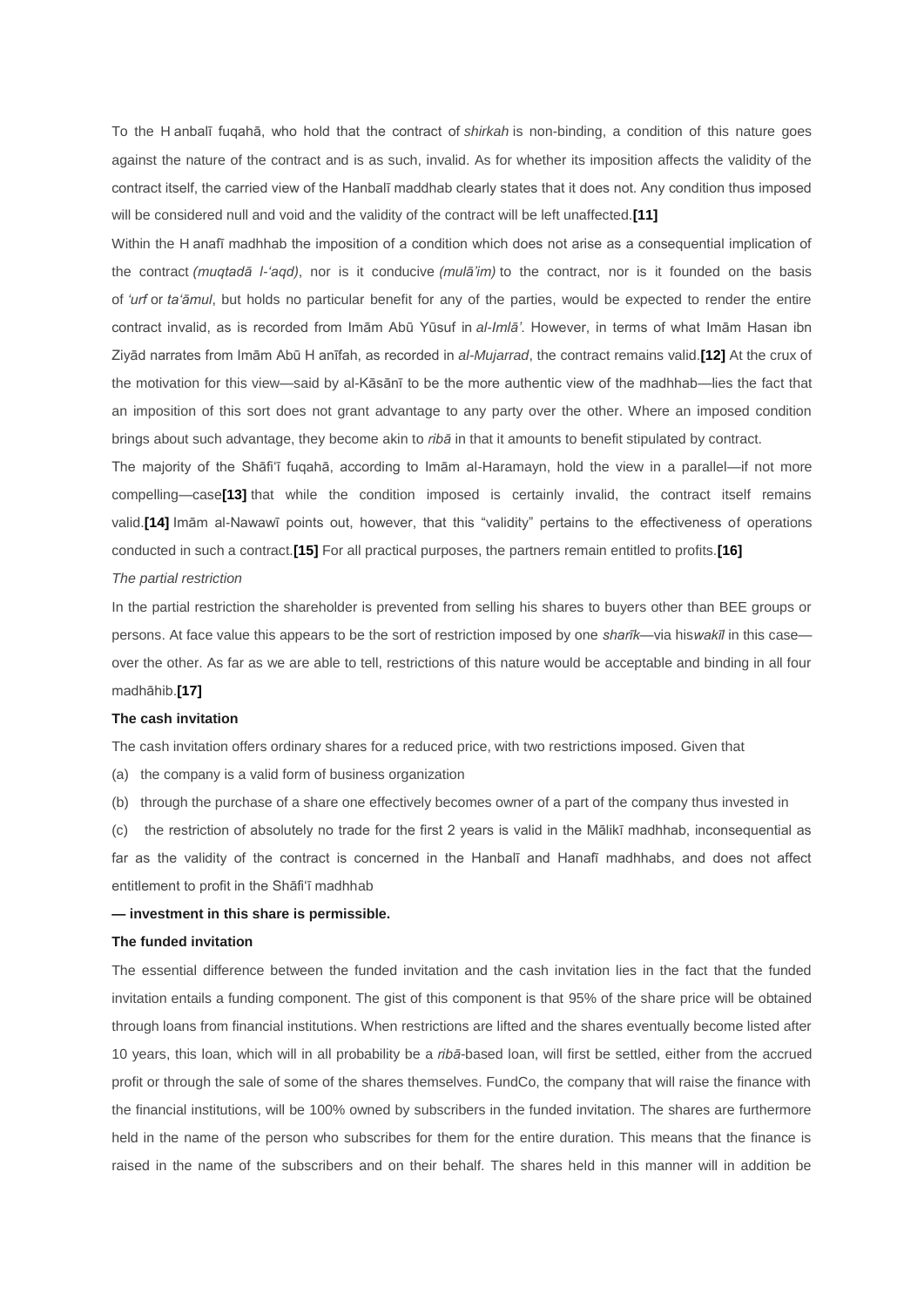preferred shares, and preferred shares are generally deemed to be different from ordinary shares in (1) order of settlement, and (2) the fixed return that it gives, which is akin to *ribā*.

Thus, given that the funded share

- (a) entails involvement in a *ribā* based loan
- (b) remains a preferred share with a fixed rate of return
- **— investment in this share is not permissible.**

والله سبحانه وتعالى أعلم

**[\[1\]](http://daralturath.co.za/Site/?page_id=804#_ftnref1)** Do note that a difference of opinion exists on whether a shareholder actually owns a share in the company, or whether what he pays for his shares amounts only to a loan which he extends to the company. The latter characterization as loan leads to the identification of dividends on shares as *ribā* and therefore unlawful. For this point of view, see Darul Iftaa Camperdown's article, *Shar'i Stand on Shares & Stocks* by Mawlānā Yusuf ibn Yaqub at http://www.al-inaam.com/fataawa/shares\_stocks/shares\_stocks.htm. My own article, *Revisiting the Fiqh of Shares: Considerations in light of a new challenge*, espouses the first view.

**[\[2\]](http://daralturath.co.za/Site/?page_id=804#_ftnref2)** In 1953 al-Nabhānī (better known as the founder of Hizb al-Tahrir, died 1977) published his *al-Nizām al-Iqtisādī fi l-Islām* (The Economic System in Islām) in which he dealt, among others, with the company. His contention that the company is an invalid form of business organization rests upon a number of substantive reasons:

- The modern company does not fit the fiqhī definition of the *shirkah* in (1) the requirement of *ījāb* and*qabūl*, between parties; (2) the requirement of an agreement upon some sort of economic labour; and (3) the indispensability of the physical person in *shirkah*.
- In *shirkah* the partners agree to operate their pooled resources, whereas the company has a fictitious personality that is the operator, leading to a situation where it is the money that operates, and not the human shareholder.
- The potential for perpetuity of a company contradicts the Sharī'ah.
- Denial of juristic personality.

These reasons were subjected to detailed objective criticism by Shaykh 'Abd al-'Azīz al-Khayyāt, in his book al-*Sharikāt fi l-Sharī'ah al-Islāmiyyah wa l-Qānūn al-Wad'ī* vol. 2 pp. 178-185

**[\[3\]](http://daralturath.co.za/Site/?page_id=804#_ftnref3)** Shaykh 'Alī al-Khafīf's book *al-Sharikāt fi l-Fiqh al-Islāmī*, was published in 1962. His approval in it of the modern company appears to rest upon the similarity between *mudārabah* and the company with specific reference to the inactivity of the *rabb al-māl*. (*al-Sharikāt fi l-Fiqh al-Islāmī* p. 96) Al-Khayyāt (vol. 2 p. 167) correctly points out the incompleteness of the analogy in that it fails to take into consideration the fact that managers earn a fee and do notshare in profits in the manner a *mudārib* would.

[\[4\]](http://daralturath.co.za/Site/?page_id=804#_ftnref4) For example, the controversial fatwā on post office savings with a fixed return by Shaykh Muhammad 'Abduh in 1906, and the equally controversial view of Shaykh 'Abd al-Wahhāb Khallāf on the same issue a few decades later in 1951. A considerable number of refutations of these views have been published. Prominent amongst these were the refutations by Shaykh Muhammad Abu Zahrah (*Fatāwā al-Shaykh Muhammad Abū Zahrah* p.), Shaykh 'Abd al-Rahaman Tāj, the Shaykh al-Azhar (*Majjalat Liwā' al-Islāmvol.* 5 1952), Shaykh 'Abd al-Majīd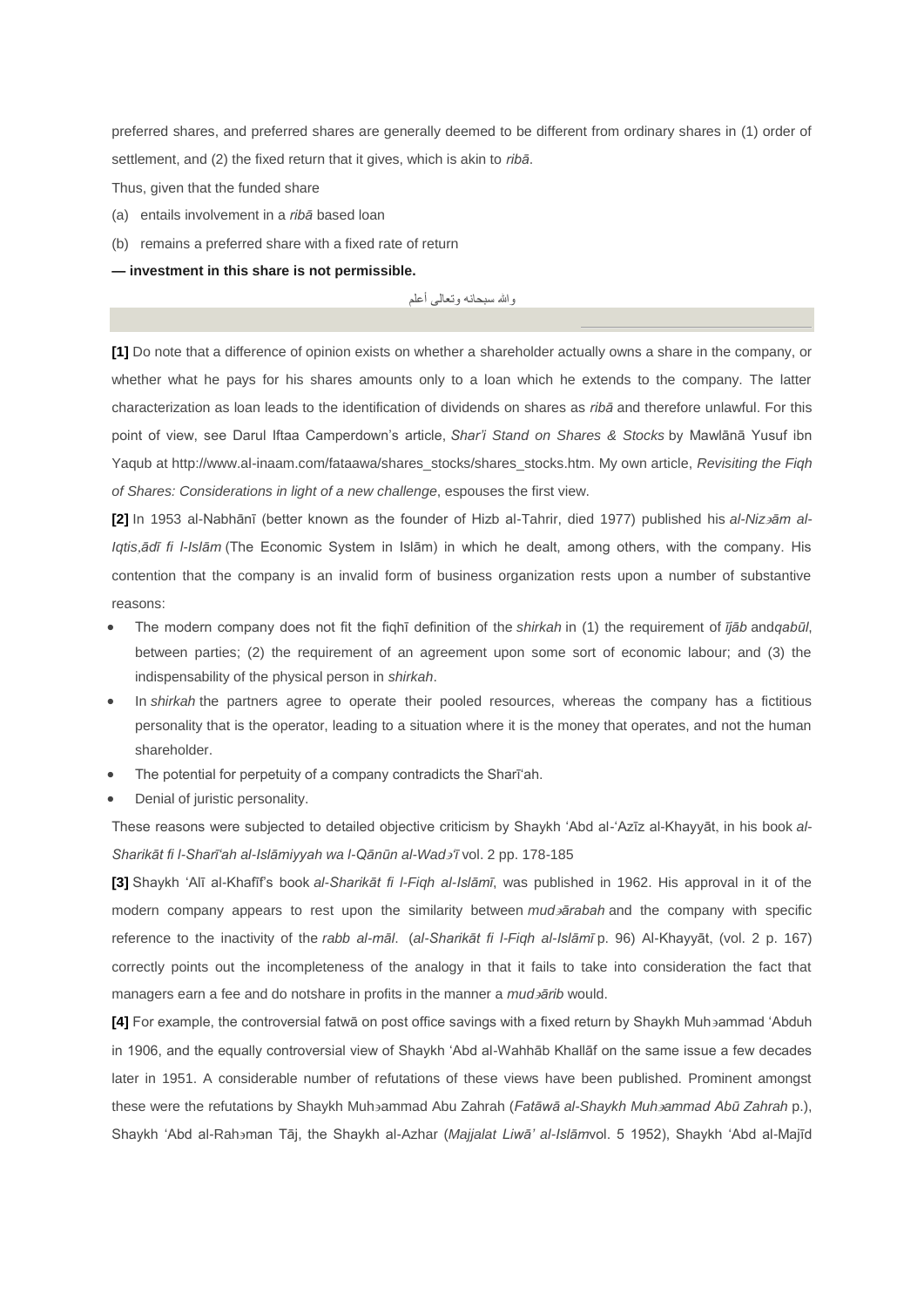Salīm, the Muftī of Egypt (*Majallat al-Azhar* vol. 18, year 1366/1946), Shaykh H anasayn Muhammad Makhlūf, also Muftī of Egypt (*Fatāwā al-Shaykh H anasayn Muhammad Makhlūf* vol. 2 p. 142).

**[\[5\]](http://daralturath.co.za/Site/?page_id=804#_ftnref5)** See Ibn H ajar, *Tuhfat al-Muhtāj*, vol. 5 p. 289; Ibn 'Ābidīn, *Radd al-Muhtār* vol. 3 p. 341

**[\[6\]](http://daralturath.co.za/Site/?page_id=804#_ftnref6)** It is for the sake of drawing attention to specific issues pertaining to companies, such as this issue, that the writing of a straightforward opinion was eschewed in favour of a tentative research article that seeks to build a coherent framework of approach and enquiry into the phenomenon of the company. Aside from the issue under discussion, there are several other aspects to the company that require to be researched and then worked into a comprehensive set of rules that could eventually be fleshed out into an addendum to the existing chapter on *shirkah* in our fiqh legacy. The recent article in Arabic by MS Omar on the relationship between the holding company and subsidiary company is a positive step in this direction. It happens too often, alas, that opinions are marshaled in a helter-skelter fashion without due regard to the overarching framework into which they ought to fit. If the company is going to be accepted as a valid form of business organization, it deserves the same kind of attention that historically turned atomistic *fatāwā* into systematic*furū'*, and that made corporate law the almost independent area of specialization in secular law that it has today become.

**[\[7\]](http://daralturath.co.za/Site/?page_id=804#_ftnref7)** Only in terms of what actually happened, but not necessarily in terms of what may potentially happen. I have not come across anything in our fiqh that prohibits the appointment of *wukalā* by *shurakā*; that limits the number of *shurakā*; or that precludes a *sharīk* from using his authority to restrict his fellow *shurakā* via his *wakīl*. Colleagues and others who read this article may even recollect having seen instances of such situations in our fiqh literature.

**[\[8\]](http://daralturath.co.za/Site/?page_id=804#_ftnref8)** *al-Mawsū'ah al-Fiqhiyyah* vol. 45 pp. 37-38, citing *Badā'i' al-Sanā'i'* vol. 6 p. 27, *al-Bahr al-Rā'iq* vol. 7 pp. 166-167, Ibn Ābidīn vol. 4 p. 40, and *al-Fatāwā al-Hindiyyah* vol. 3 p. 588

**[\[9\]](http://daralturath.co.za/Site/?page_id=804#_ftnref9)** *al-Mawsū'ah al-Fiqhiyyah* vol. 45 pp. 38-41

**[\[10\]](http://daralturath.co.za/Site/?page_id=804#_ftnref10)** Al-Qarāfī, *al-Dhakhīrah* vol. 8 p. 51; al-Kharshī, *Sharh Mukhtasar Khalīl* vol. 6 p. 39

**[\[11\]](http://daralturath.co.za/Site/?page_id=804#_ftnref11)** Ibn Qudāmah, *al-Mughnī* vol. 5 pp. 186-188

**[\[12\]](http://daralturath.co.za/Site/?page_id=804#_ftnref12)** al-Kāsānī, *Badā'i' al-Sanā'i'* vol. 4 p. 378-379

**[\[13\]](http://daralturath.co.za/Site/?page_id=804#_ftnref13)** That of stipulating a percentage for profit sharing different to the percentage contributed to capital.

**[\[14\]](http://daralturath.co.za/Site/?page_id=804#_ftnref14)** Imām al-H aramayn, *Nihāyat al-Matlab* vol. 7 p. 25

**[\[15\]](http://daralturath.co.za/Site/?page_id=804#_ftnref15)** al-Nawawī, *Rawdat al-T ālibīn* vol. 3 p. 516

**[\[16\]](http://daralturath.co.za/Site/?page_id=804#_ftnref16)** Shaykh al-Islām Zakariyyā al-Ansārī draws a distinction between the case where a person knew of the invalidity of the contract and where he did not know of it. He restricts entitlement to profit to the second situation. Al-Shawbarī points out, however, that in the *mu'tamad* view of the madhhab there is no such differentiation. See *H āshiyat al-Jamal 'alā l-Manhaj* vol. 3 p. 398

**[\[17\]](http://daralturath.co.za/Site/?page_id=804#_ftnref17)** In a very recent development the Darul Iftaa Camperdown issued an addendum to its previous fatwā on the Sasol shares. This addendum states: "Under the assumption that dealing in shares are correct, the Ahkam of Shirkah will generally apply. However, the aspect of shares is not a clear-cut Shirkah. It has some other elements as well. Under the assumption of a pure Shirkah, the Shurūt Fasidah are supposed to be considered Bātil and fall off according to the Sharī'ah. However, in the case of the Inzalo shares, the Shurūt are implemented by secular